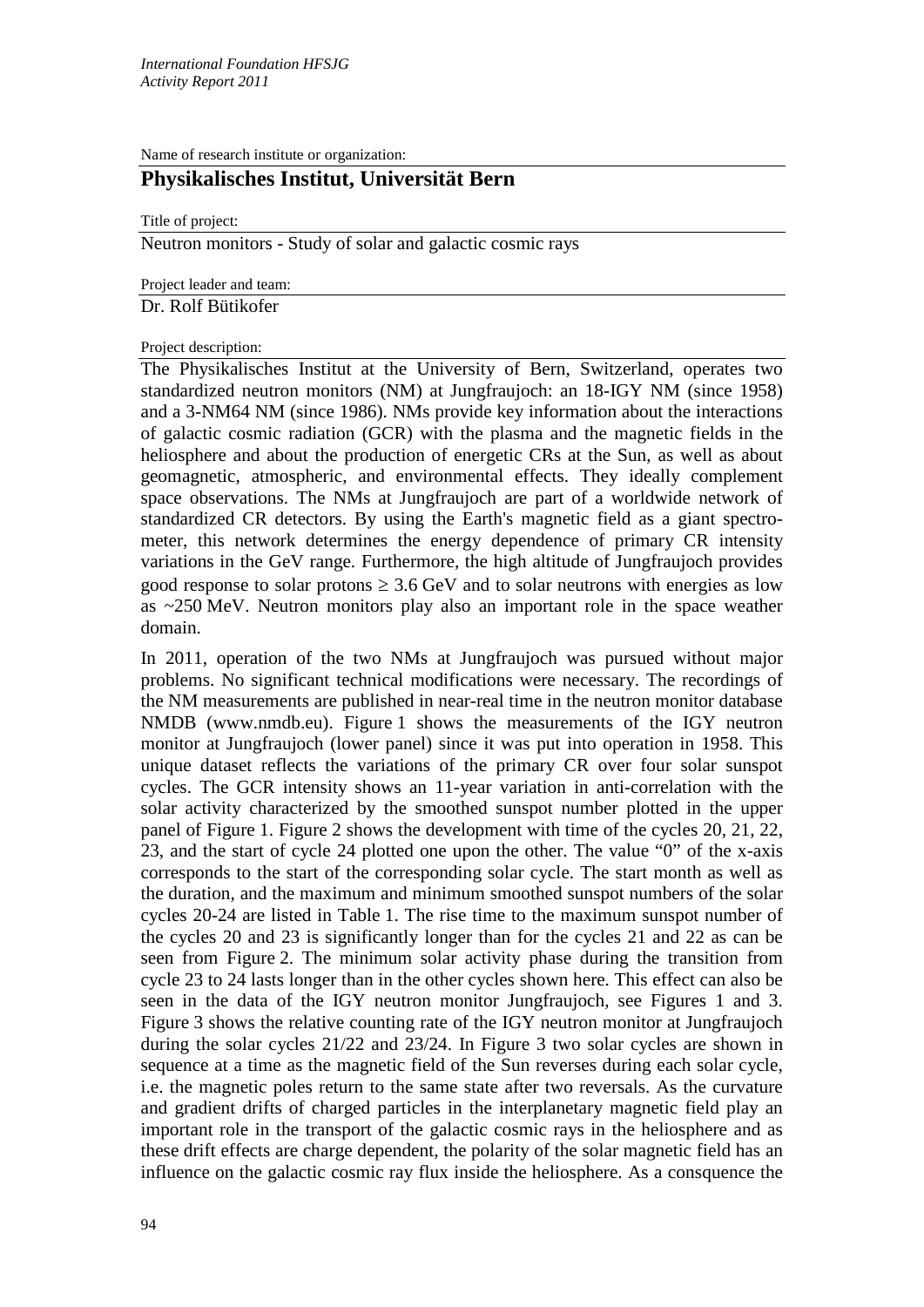neutron monitor counting rate shows different shapes during the solar activity minima with reversed solar magnetic field polarity. Judging by the extremely low solar activity at the end of cycle 23 (lowest sunspot number in the era of neutron monitor measurements), an extremely high galactic cosmic ray flux near Earth can be expected, i.e. highest neutron monitor counting rates recorded ever. From Figure 1 we see that the maximum in the IGY neutron monitor Jungfraujoch counting rate was indeed higher than the maximum in 1987 and 1997, however the maxima in the neutron monitor counting rate of the preceding solar cycles were still higher. This is in contrast to other stations of the worldwide network that show an absolute maximum in the counting rate at the end of 2009. It is possible that the IGY neutron monitor at Jungfraujoch has shown in the past or still shows a small long-term drift in the counting rate.

| Solar Cycle | Start month    | <b>Duration</b><br>[years] | Max. sunspot number | Min. sunspot number |
|-------------|----------------|----------------------------|---------------------|---------------------|
| 20          | October 1964   | 11.7                       | 110.6               | 12.2                |
| 21          | June 1976      | 10.3                       | 164.5               | 12.3                |
| 22          | September 1986 | 9.7                        | 158.5               | 8.0                 |
| 23          | May 1996       | 12.6                       | 120.8               | 1.7                 |
| 24          | December 2008  |                            |                     |                     |

*Table 1. Start date, length, maximum and minimum smoothed monthly sunspot numbers of solar cycles 20-24.*



*Figure 1. Smoothed sunspot numbers (top panel), pressure corrected monthly average counting rates of IGY neutron monitor at Jungfraujoch (bottom panel) for the years 1958-2011. The neutron monitor count rate is expressed in relative units with respect to May 1965.*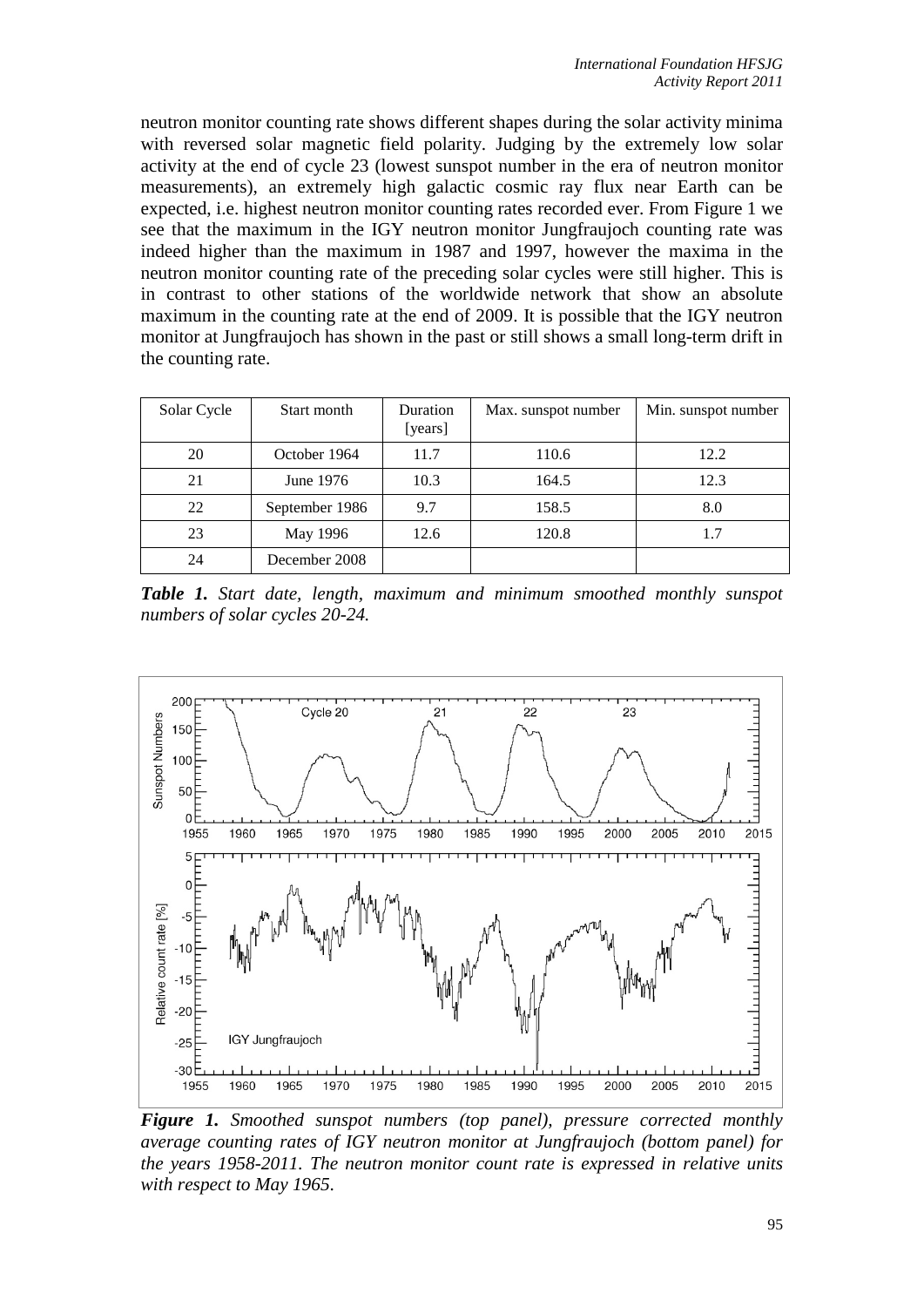

*Figure 2. Smoothed sunspot numbers during the solar cycles 21-24 in which the cycles are plotted one upon the others. The year "0" corresponds to the start of the corresponding solar cycle.*



*Figure 3. Monthly relative count rates of IGY neutron monitor Jungfraujoch during the solar cycles 21-24 in which every two cycles are plotted one upon the others. The year "0" corresponds to the start of the corresponding solar cycle.*